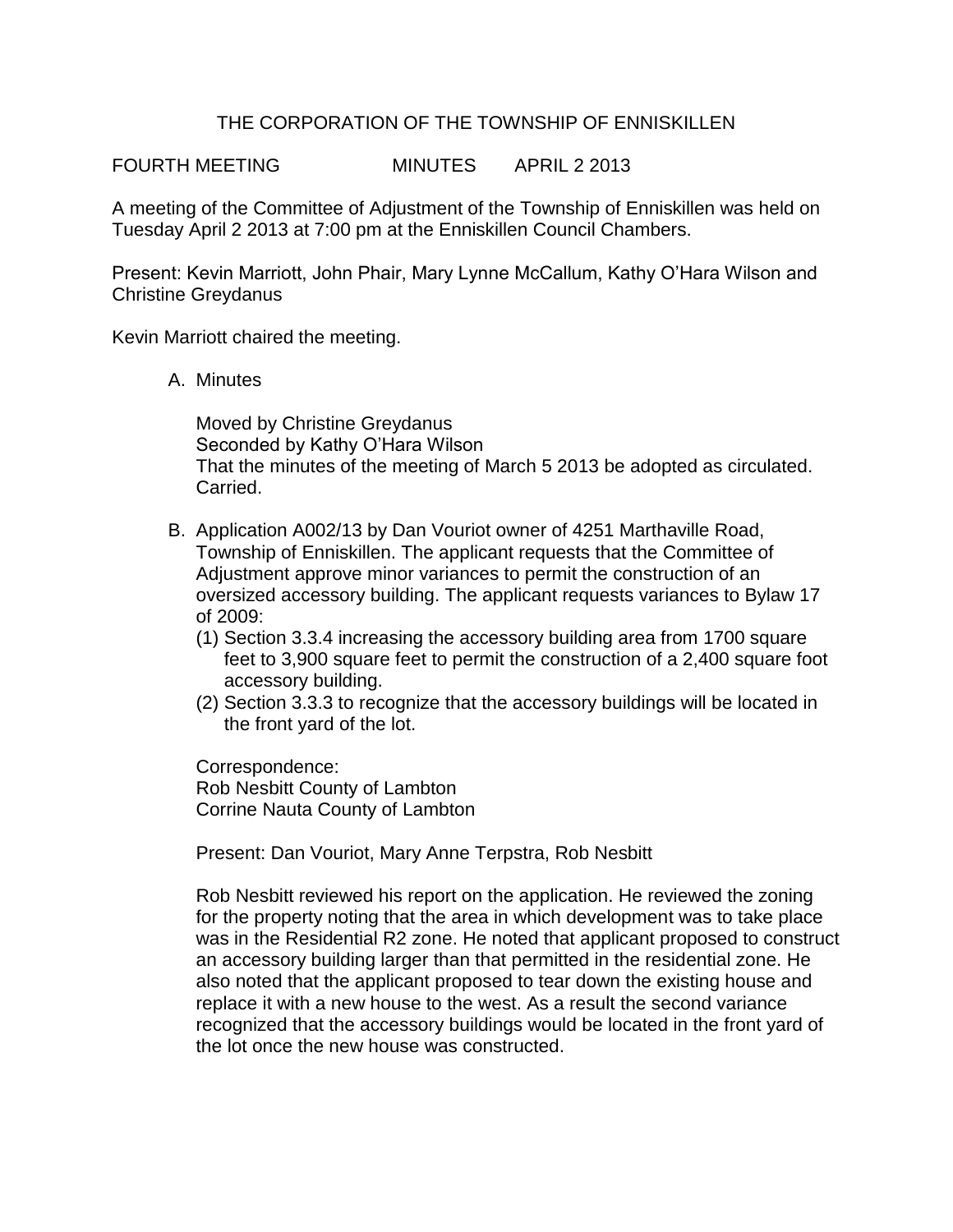## FOURTH MEETING 2 APRIL 2 2013

Mr. Nesbitt requested that the applicant confirm to the Committee that the size of the accessory building was warranted. He noted that the applicant proposed to use the accessory building for personal purposes. He expressed concern that the building appearance should be compatible with a residential area.

The report from Corrine Nauta noted that the septic system on the property be located on the property.

Dan Vouriot noted that he planned to construct a house of 3,700 square feet on the property. He noted that the septic system for the current house was located to the west of the old house.

Mr. Vouriot confirmed that the old barn would be maintained on the property.

Kathy O'Hara Wilson requested that a site meeting be held to review the location of the accessory building on the property.

Marianne Terpstra reported that she was thankful that someone had purchased the property and was interested in cleaning it up. She noted that she had no problem with the application.

Christine Greydanus questioned the location of the accessory building on the lot. From the discussion Rob Nesbitt noted that the accessory building would be setback from the road and would be sheltered by existing vegetation.

A discussion took place that confirmed that the septic system on the property would not be in the area of the construction.

Moved by Kathy O'Hara Wilson Seconded by John Phair That a site meeting be held on April 5 2013 and that the Committee reconvene on Tuesday April 16 2013 to review the application. Carried.

C. Application A003/13 by Neil Lucier on behalf of Carol Ducharme the owner of 3179 Rokeby Line. The applicant requests that the Committee of Adjustment approve a minor variance to permit the construction of an accessory building closer to the top of bank than permitted in the zoning bylaw. The applicant requests a variance to Bylaw 17 of 2009 Section 3.17.1 reducing the top of bank set back from 15 meters to 6 meters.

Correspondence; Rob Nesbitt County of Lambton Corrine Nauta County of Lambton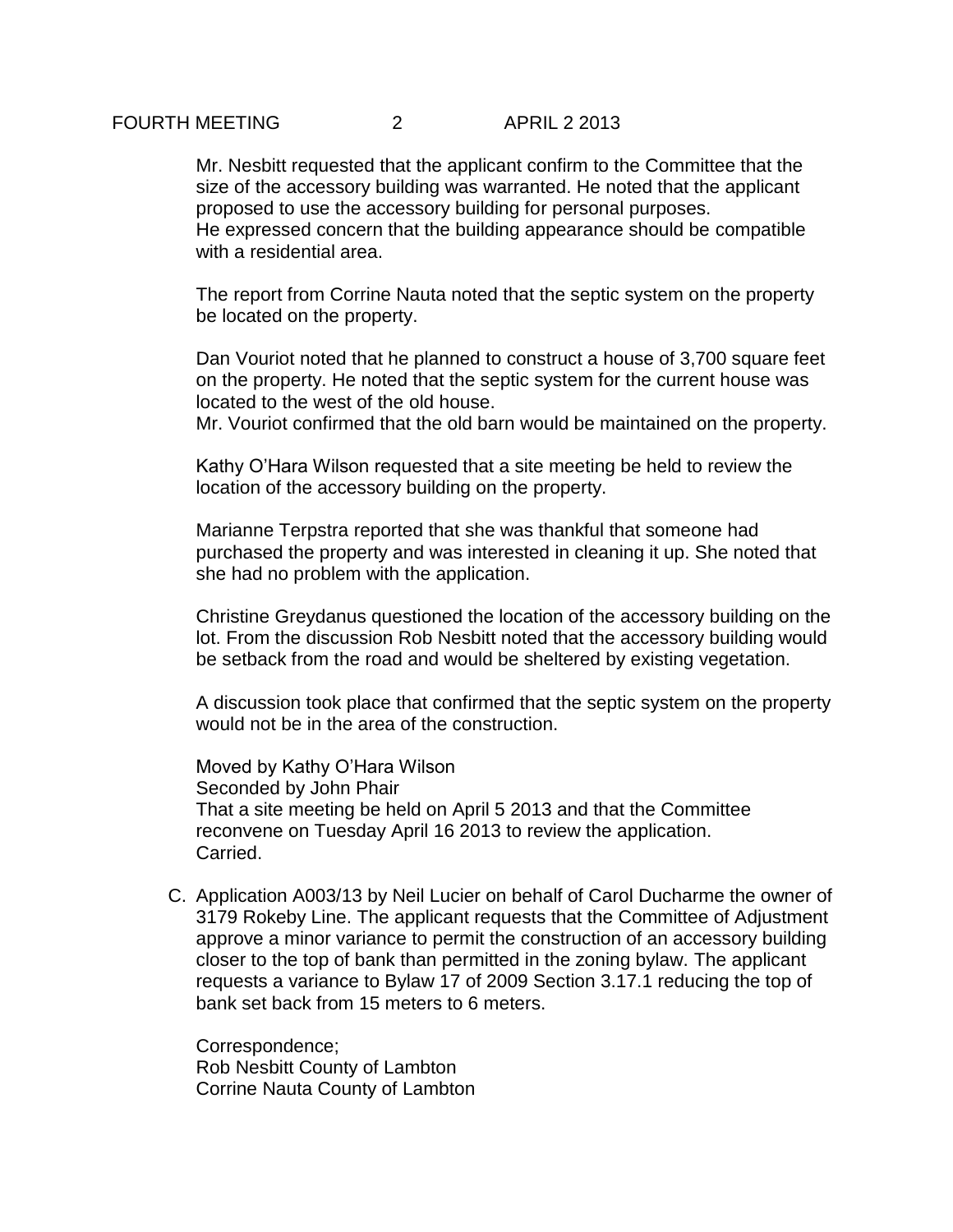Present: Neil Lucier, Rob Nesbitt

Mr. Nesbitt reviewed his report on the application. Mr. Nesbitt noted that the applicant proposed to construct an addition to an existing shed to permit the movement of his small engine repair business to a new property. He asked that the top of bank setback in the zoning bylaw be reduced from 15 meters to 6 meters. It was reported that discussions had taken place with the Conservation Authority which had indicated that a 6 meter setback would be adequate for the proposed addition.

Mr. Nesbitt noted that the correspondence from Corrine Nauta indicated no concern with respect to the review of the location of the septic system on the property.

Moved by Christine Greydanus Seconded by John Phair That application A003/13 be approved reducing the top of bank setback of Section 1.17.1 of Bylaw 17 of 2009 from 15 meters to 6 meters. Carried.

Conditions:

- 1. That the applicant must make an application to the St. Clair Region Conservation Authority and the SCRCA must give its written approval of the proposed applicant's site plan and grading plan.
- 2. The applicant should be required to enter into a site plan agreement with the Township to specify how the proposed small engine repair ship will be operated. The site plan should address the portion of the building to be used for the business any outdoor storage areas, parking and signage.
- 3. The proposed building is to be used for small engine repair only and is not to be used for the repair of automobiles, trucks and other non-recreational motor vehicles.

Reasons: That the application is minor in nature, meets the general purpose and intent of the Official Plan and Zoning Bylaw and is appropriate for the use of the property.

## D. Adjournment

Moved by Kathy O'Hara Wilson Seconded by Christine Greydanus That the meeting of the Committee of Adjustment be adjourned and the meeting of Council be opened. Carried.